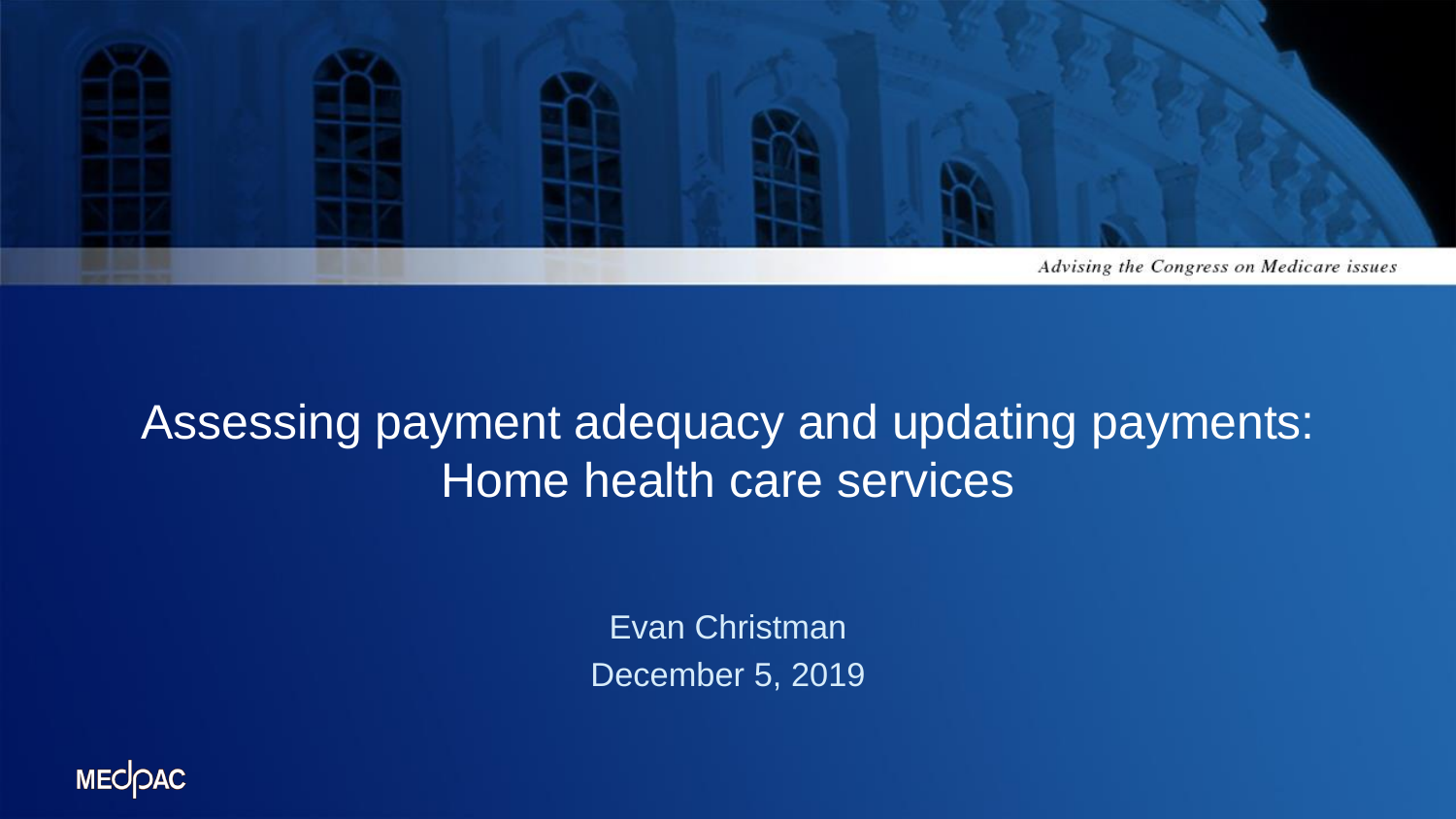### **Overview**

- Summary of benefit
- **EXECTED PREVIEW OF CULTER LISTICS**
- **Payment adequacy analysis**
- **Early Chairman's draft recommendation**

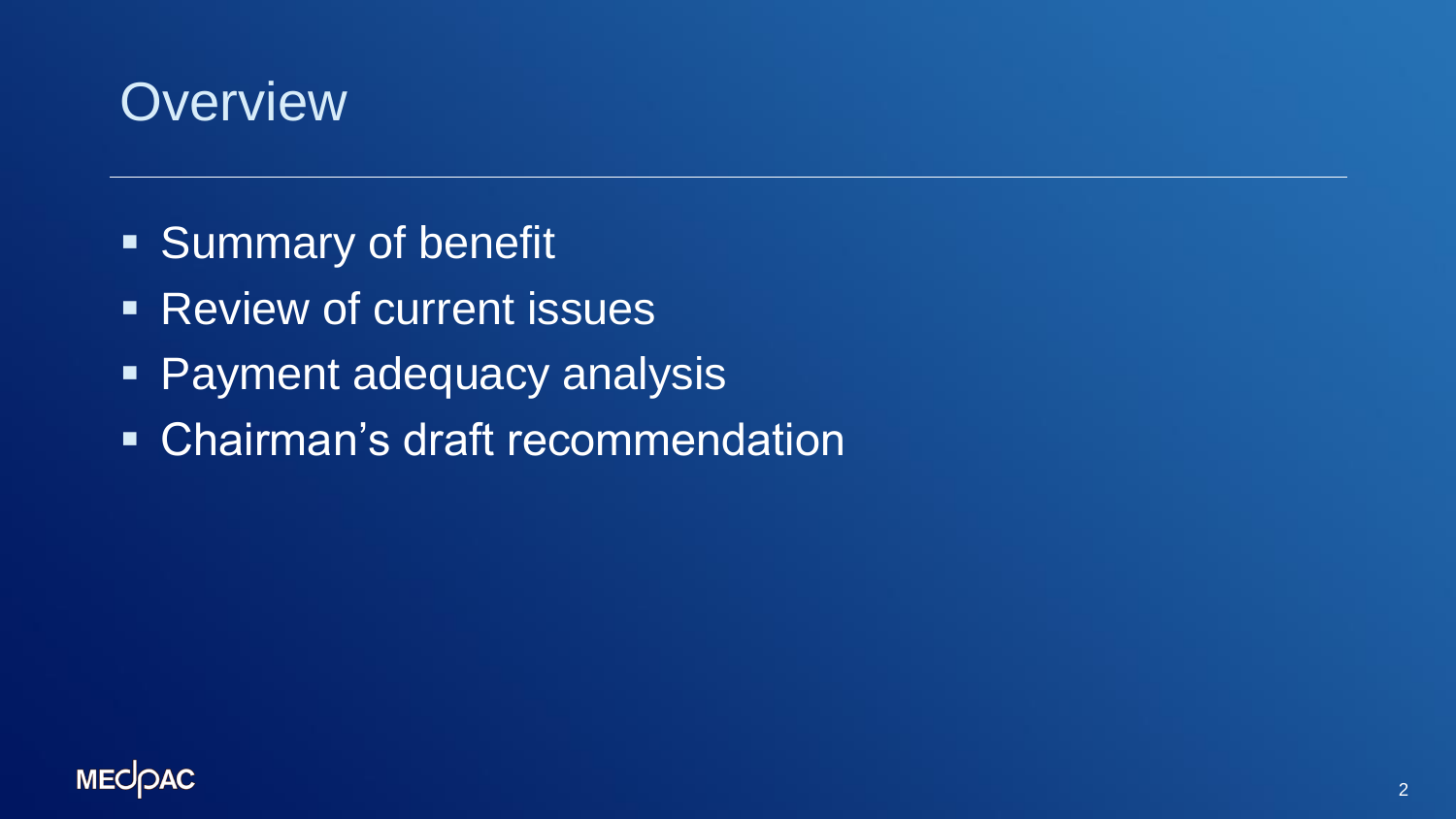## Home health care summary 2018

- \$17.9 billion total Medicare expenditures (FFS)
- Over 11,500 agencies
- 6.3 million episodes for 3.4 million FFS Medicare beneficiaries
- About 2.6 percent of aggregate Medicare spending

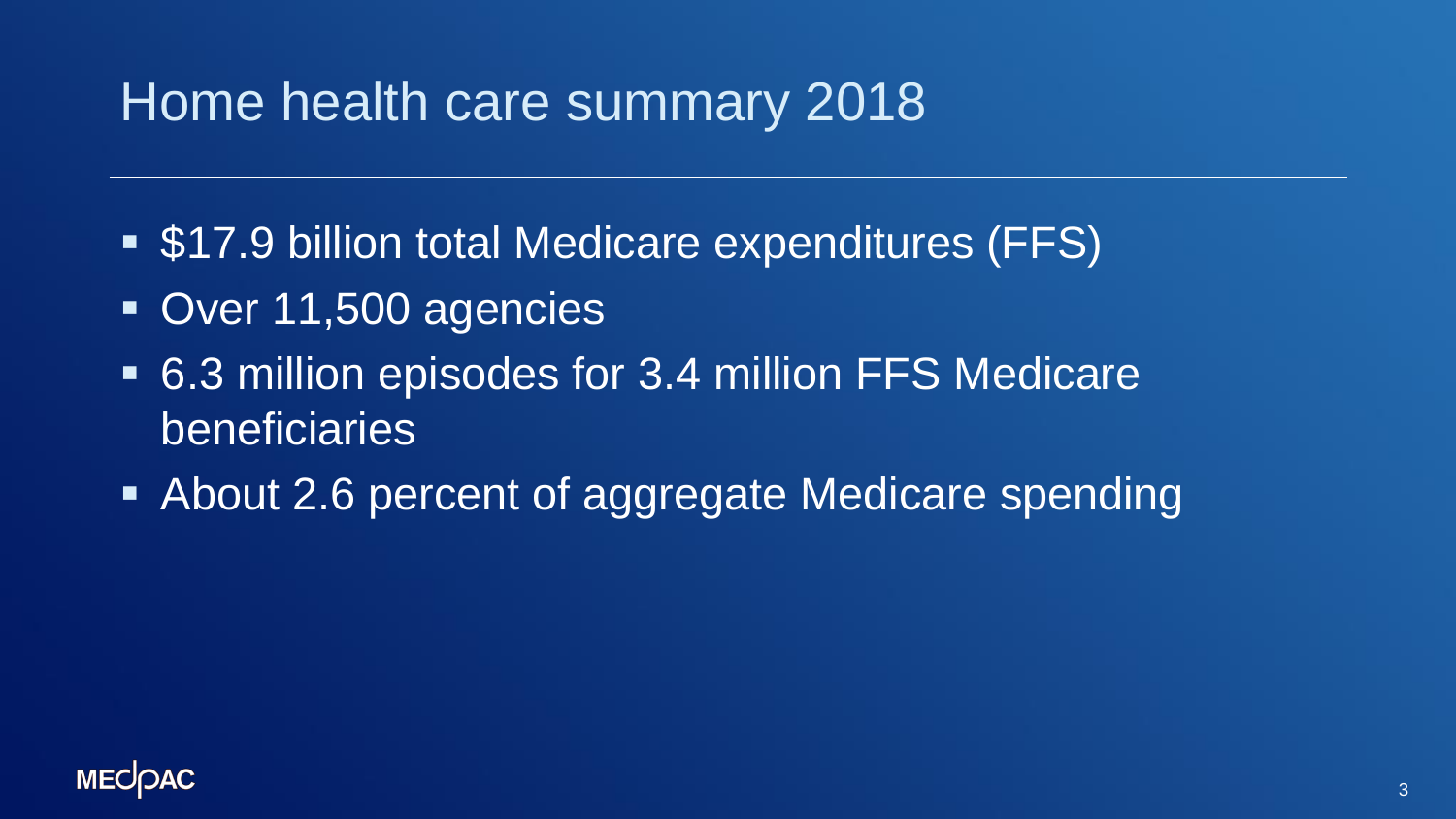## Persistent issues in Medicare home health prospective payment system

- **EXPED IN Medicare payments too high: Margins have averaged 16.3** percent since 2001
	- MedPAC has consistently recommended payment reductions for home health
- System includes number of therapy visits provided in an episode as a factor in payment
	- **Providing more therapy visits increases payments significantly**
	- **Episodes receiving additional payments for therapy account for** increasing share of total episodes
	- MedPAC recommended removal of therapy as a factor in payment in 2011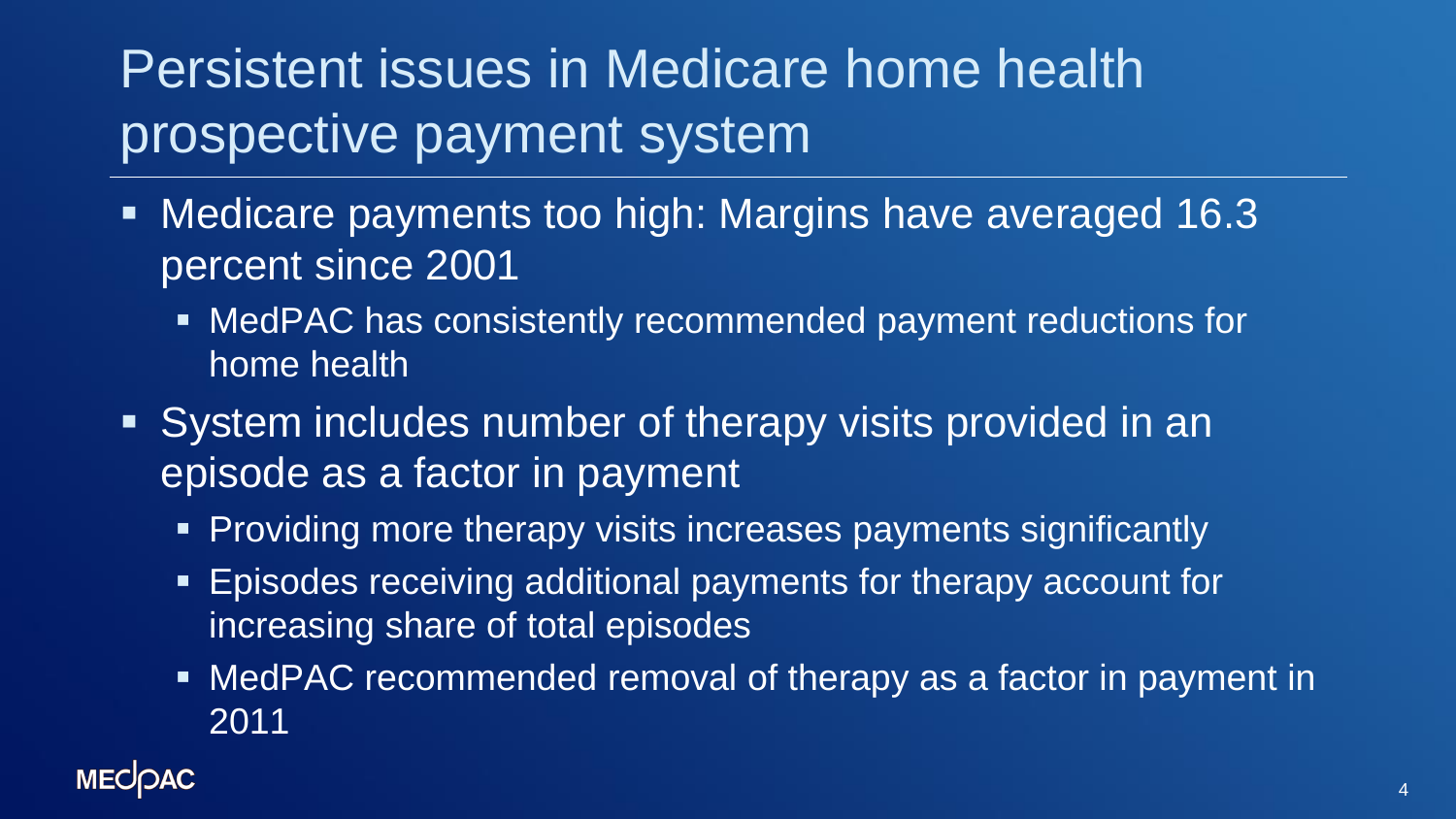### Major revisions to the payment system in 2020

- **Bipartisan Budget Act of 2018:** 
	- **Eliminates therapy as a payment factor in 2020**
	- Requires a 30-day unit of payment
- CMS also plans to implement a new case-mix system (Patient-Driven Groupings Model; PDGM)
- CMS estimates that new case-mix system will:
	- raise payments for non-profit, hospital-based, and rural agencies
	- **EXPLEX FIGHT IS DETEXAM IN THE PROFIT FIGHT IS A FIGHT IS A FIGHT IS A FIGHT IS A FIGHT IS A FIGHT IS A FIGHT I**

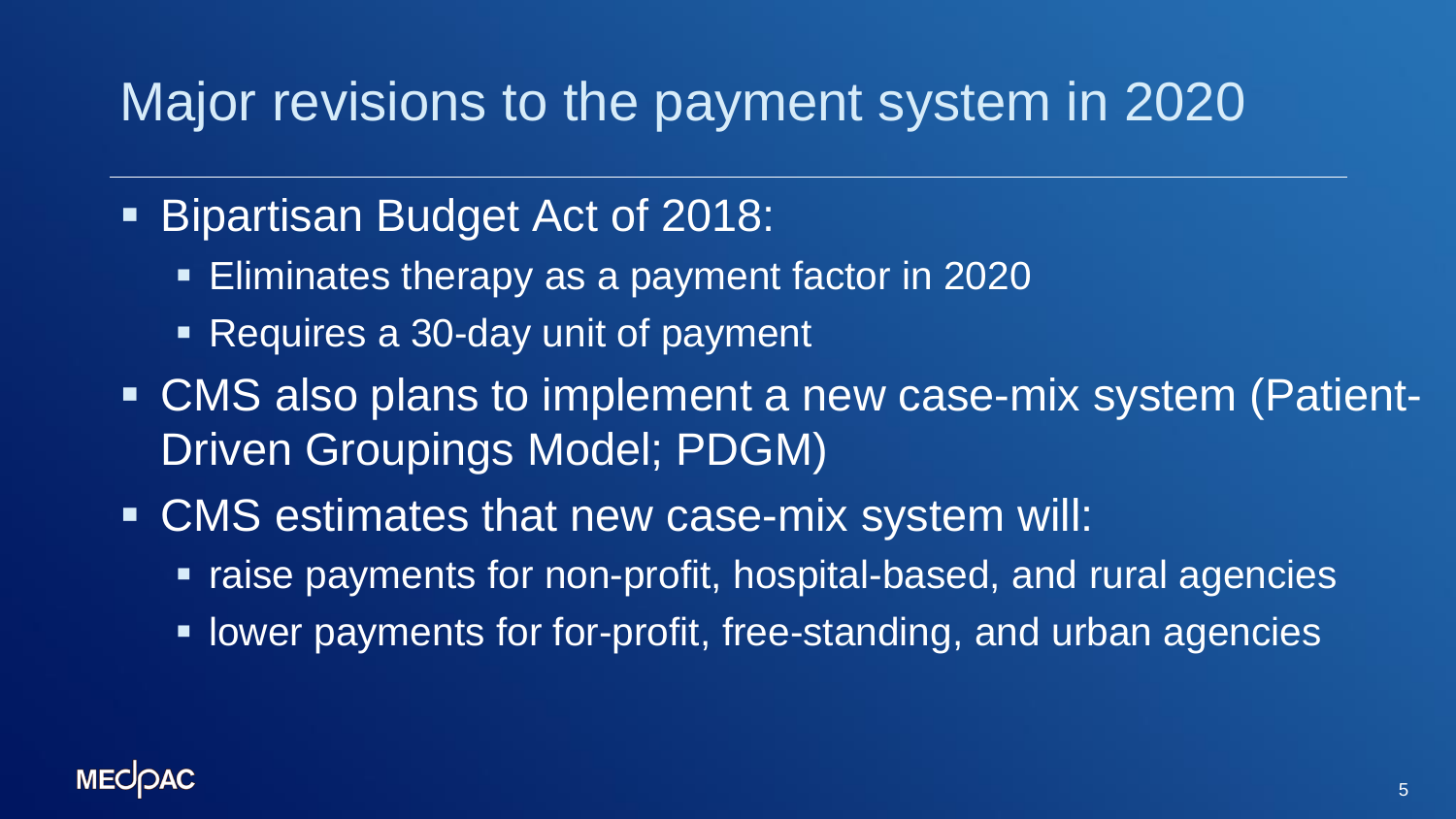## Payment adequacy framework

#### ■ Access

- Supply of providers
- Volume of services
- Marginal profit
- Quality
- Access to capital
- Payments and costs

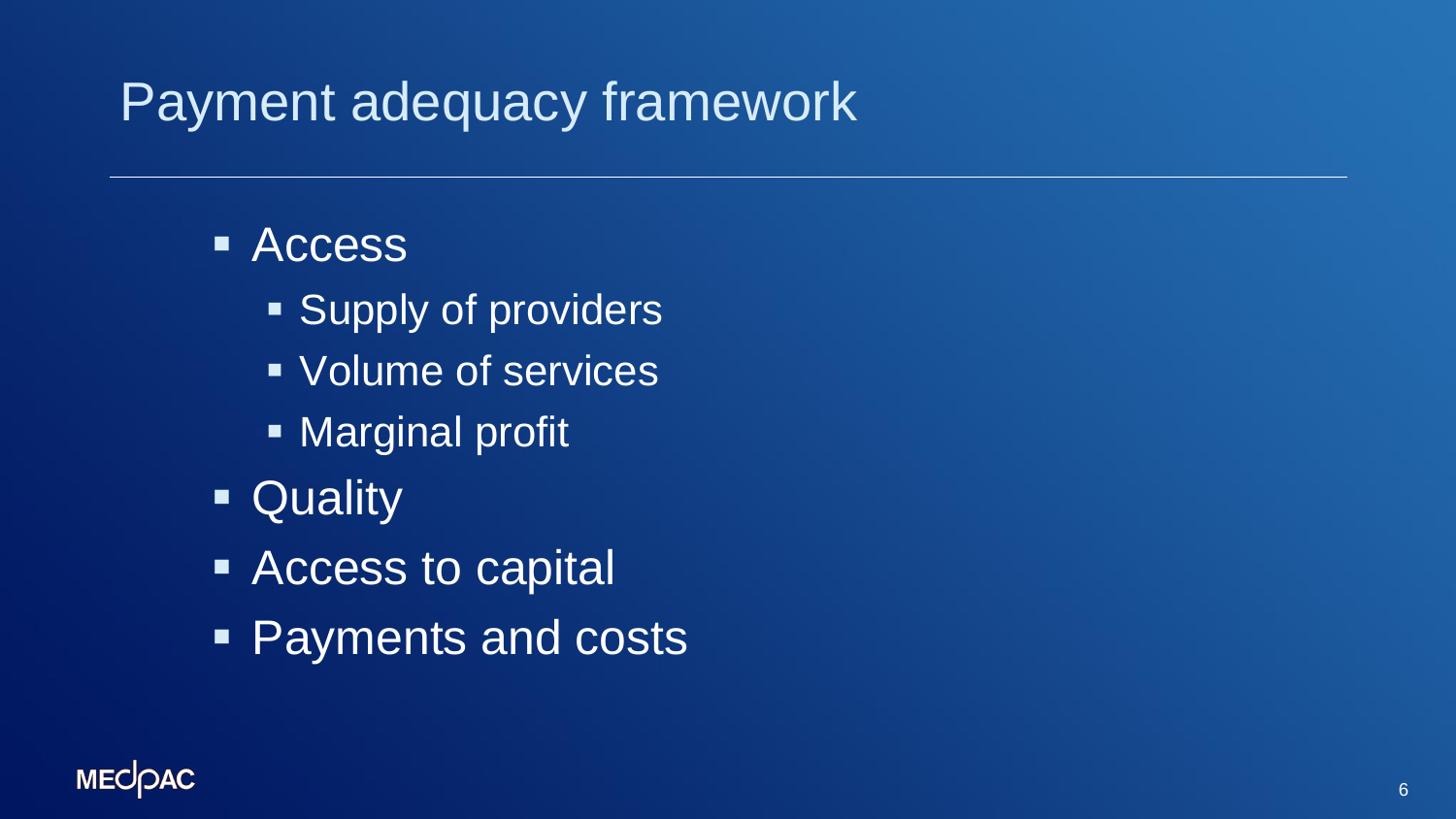## Supply remains high and beneficiaries have good access to care

- 83 percent of beneficiaries live in a zip code area served by 5 or more HHAs; 98 percent in zip code with at least one HHA
- Number of HHAs declined 1.2 percent to 11,556 in 2018
	- Supply increased by over 80 percent in 2002 to 2013; decline since 2013



Decline in supply concentrated in areas with rapid growth and targeted by recent counter-fraud efforts**MECOAC**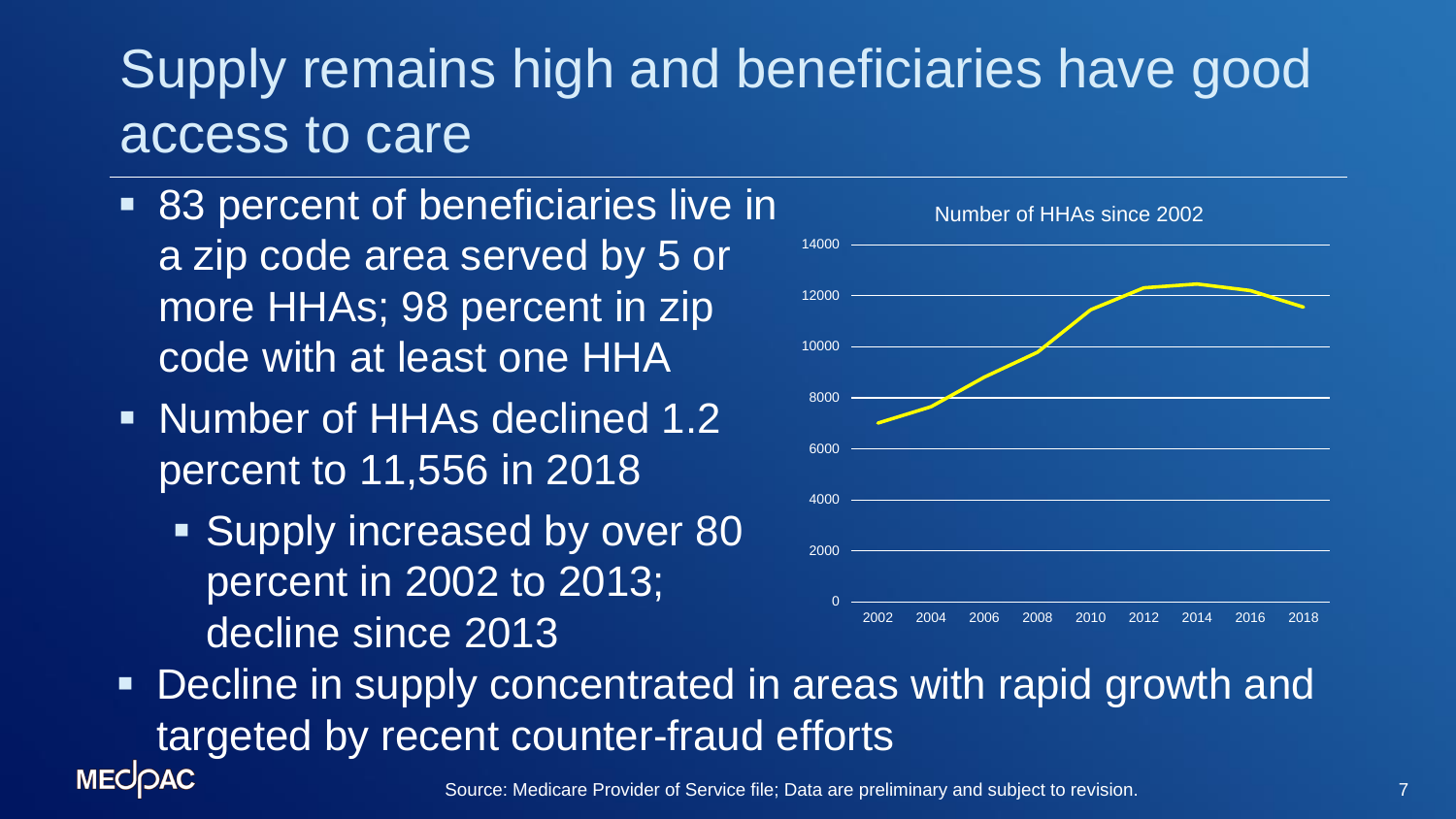# Volume decreased slightly in 2018

- Volume decreased by 1.2 percent in 2018 to 6.3 million episodes
- Number of episodes has declined by 8.3 since 2011, but between 2002 and 2011 it increased by 67 percent;
	- Per capita utilization has increased 39 percent from 11.3 episodes per 100 FFS beneficiaries in 2002 to 16.3 episodes per 100 FFS beneficiaries in 2018
- **Decline in volume since 2011 has been concentrated in states** that experienced higher-than-average growth in prior period
- **EXA** Marginal profit in 2018 was 18 percent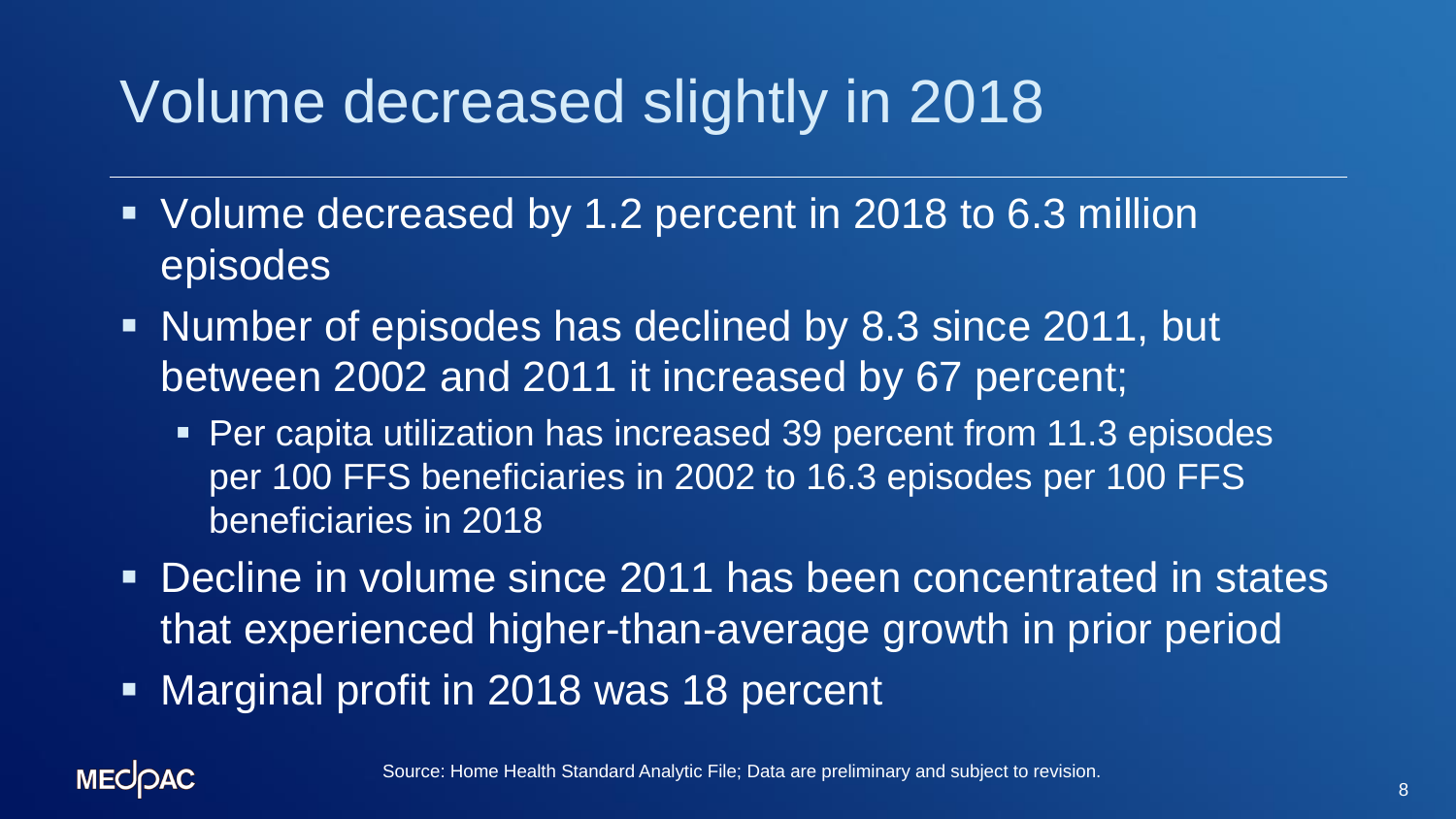#### Quality measures for 2018 continue pattern of divergent trends for provider-reported and claims-based measures

#### Provider-reported measures of patient function



#### Claims-based measures of hospitalization and emergency department use



**MECOAC** 

Source: University of Colorado; Data are preliminary and subject to revision.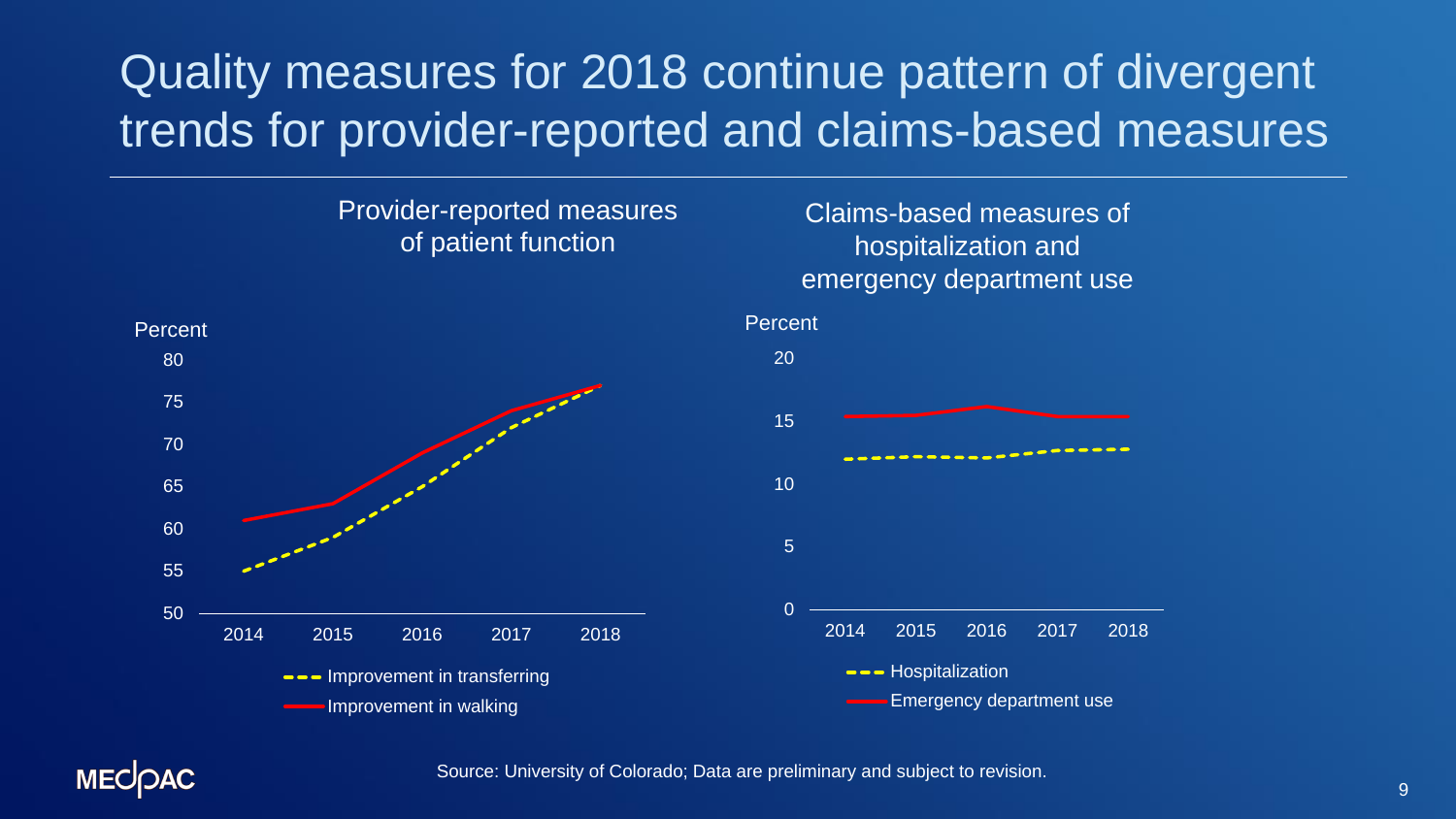### Access to capital is adequate

- **Example 1 Less capital-intensive than other sectors**
- Financial analysts conclude that large publicly traded for-profit HHAs have access to capital markets
	- **Example for-profit agencies continue to acquire new** businesses and expand HHA operations
- All-payer margins for HHAs equaled 4.3 percent in 2018

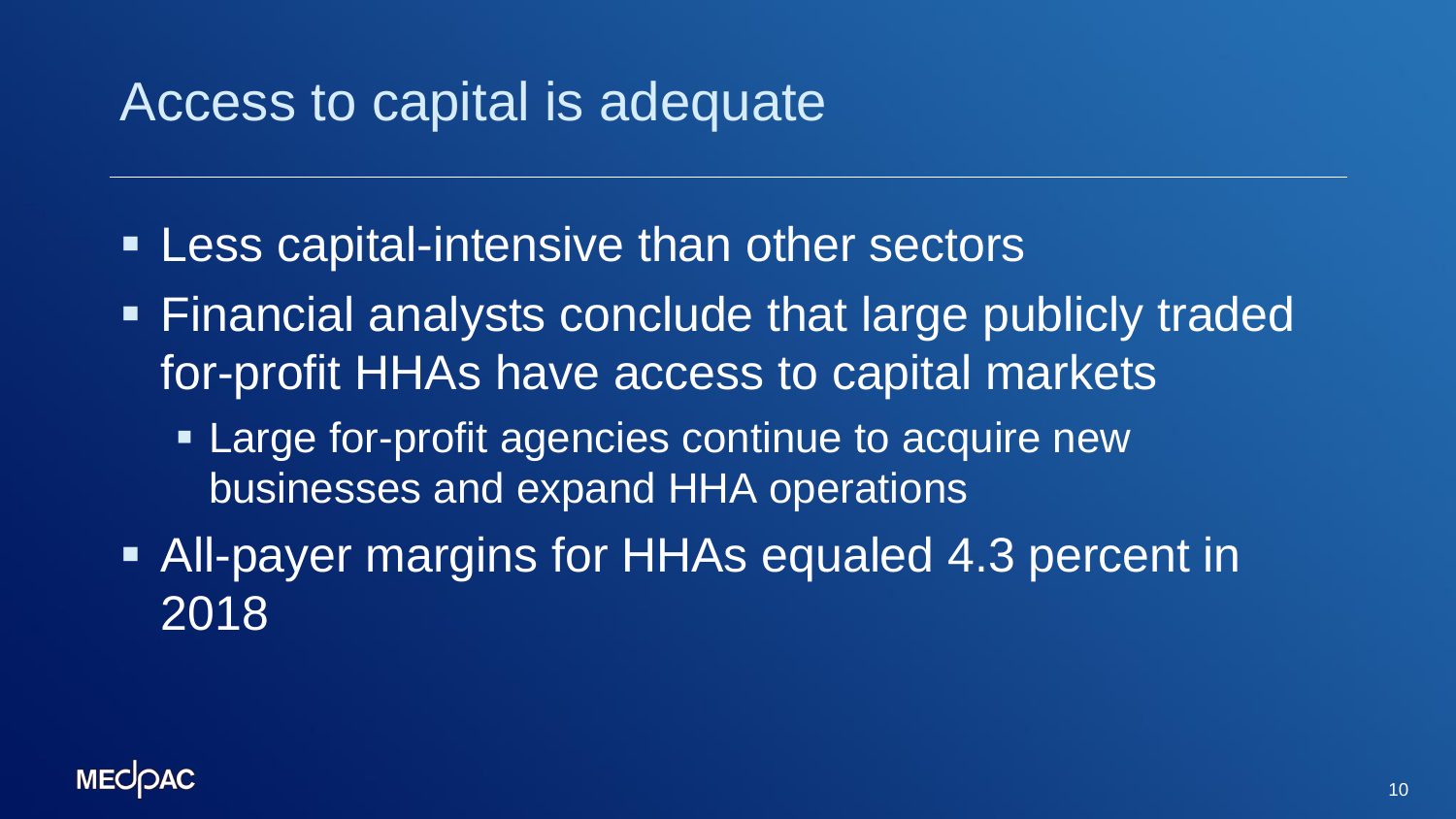## Financial performance of freestanding HHAs in 2018

|               |                             | <b>Medicare Margin</b>                                                         |  |  |
|---------------|-----------------------------|--------------------------------------------------------------------------------|--|--|
|               | All                         | 15.3%                                                                          |  |  |
|               | 25 <sup>th</sup> percentile | 1.2                                                                            |  |  |
|               | 75 <sup>th</sup> percentile | 24.0                                                                           |  |  |
|               | <b>For-profit</b>           | 16.8                                                                           |  |  |
|               | Non-profit                  | 9.9                                                                            |  |  |
|               | <b>Majority urban</b>       | 15.6                                                                           |  |  |
|               | <b>Majority rural</b>       | 13.8                                                                           |  |  |
| <b>MECOAC</b> |                             | Source: Home health cost reports: Data are preliminary and subject to revision |  |  |

Source: Home health cost reports; Data are preliminary and subject to revision.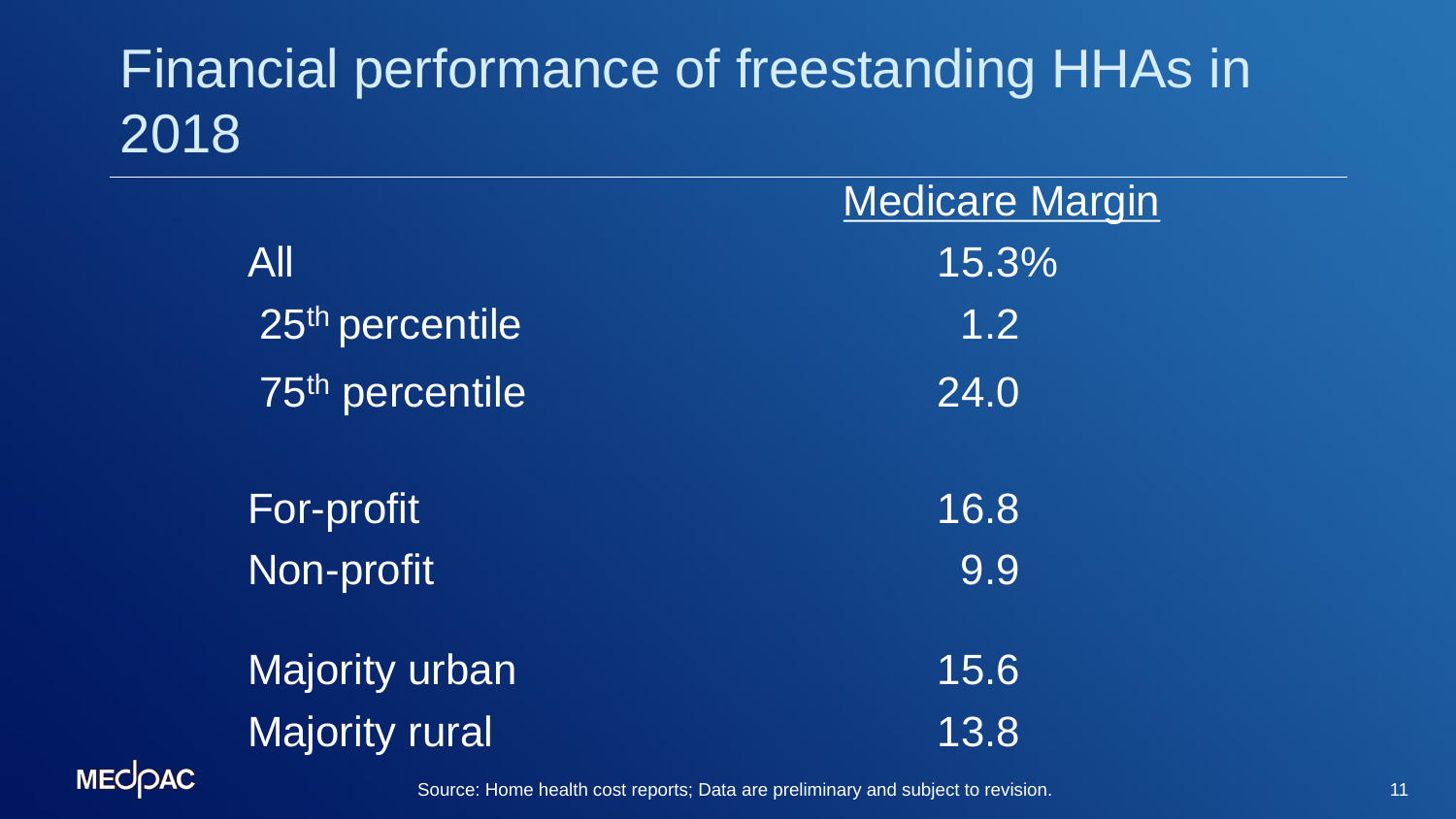## Medicare margins remain high despite payment reductions

- **EXTERGABLE Care Act (ACA) mandated payment reductions** through rebasing in 2014 through 2017, but offset with annual payment updates
- **EXPERIGE PAYMENT per episode in 2018 (year after rebasing)** was 7 percent higher than in 2013 (year prior to rebasing)
- Margins exceeded 10 percent annually from 2014 to 2017
- Medicare margins in 2018 were higher than in 2013 (15.3 percent v. 12.7 percent)

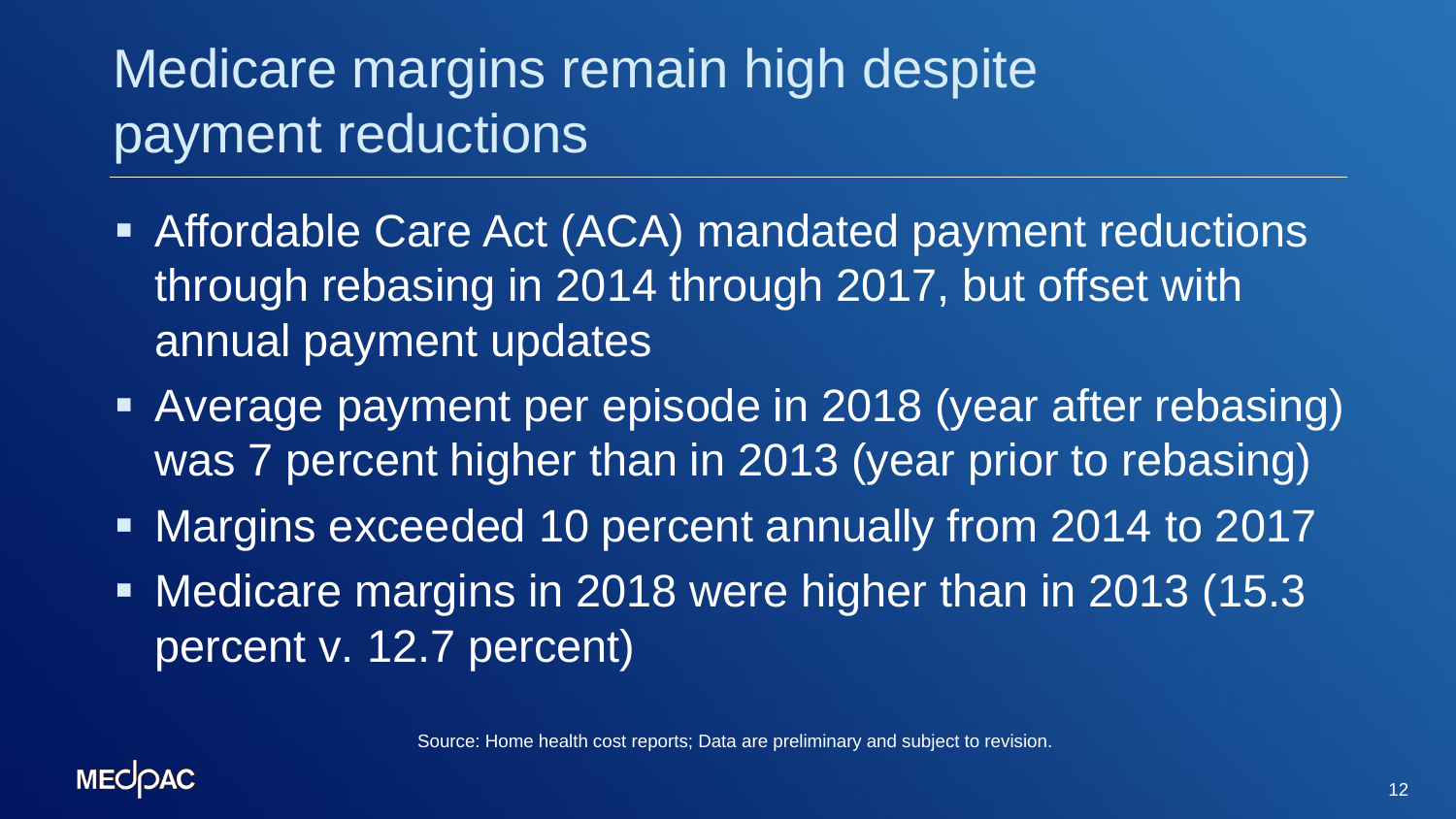## Relatively efficient home health agencies in 2017

- 295 HHAs (7 percent) met cost and quality criteria
- **Efficient HHAs compared to other HHAs:** 
	- Median hospitalization rate: 8 percent lower
	- Higher annual volume (median of 712 episodes versus 511)
	- Standardized cost per episode: 14 percent lower
	- Average payment about 7 percent higher
- High Medicare margin (23.1 percent) indicates the level of Medicare payments is too high

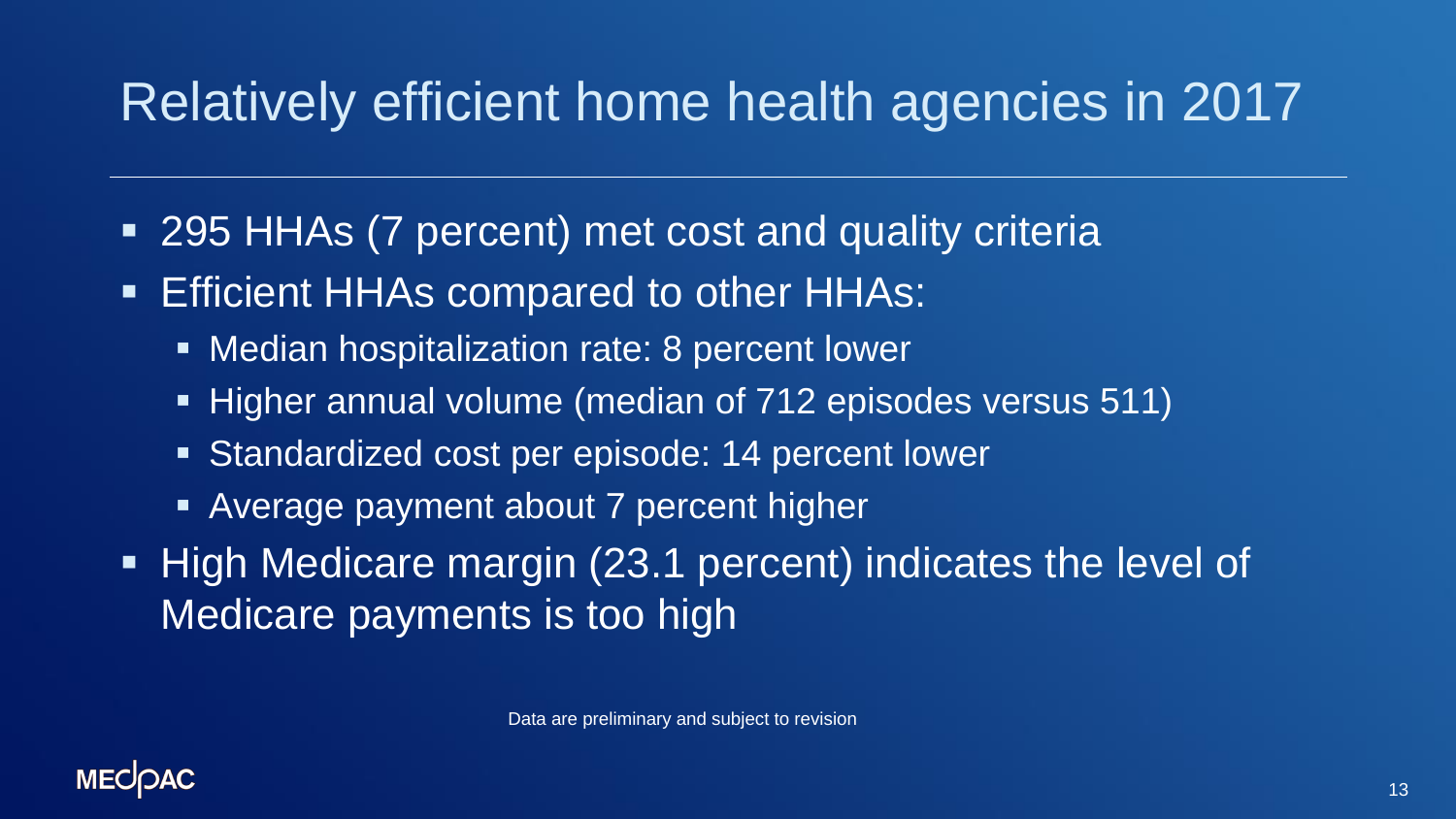#### Maintaining budget neutrality in 2020 with implementation of new payment policies

- Statute requires that policy changes in 2020 must be budget neutral
- CMS has projected that payments will rise by 4.36 percent in 2020 due to these changes, and has planned an offsetting reduction
- **EXAMPLE 10 Reduction in 2020 is intended to preserve budget** neutrality; not intended to address high levels of payment